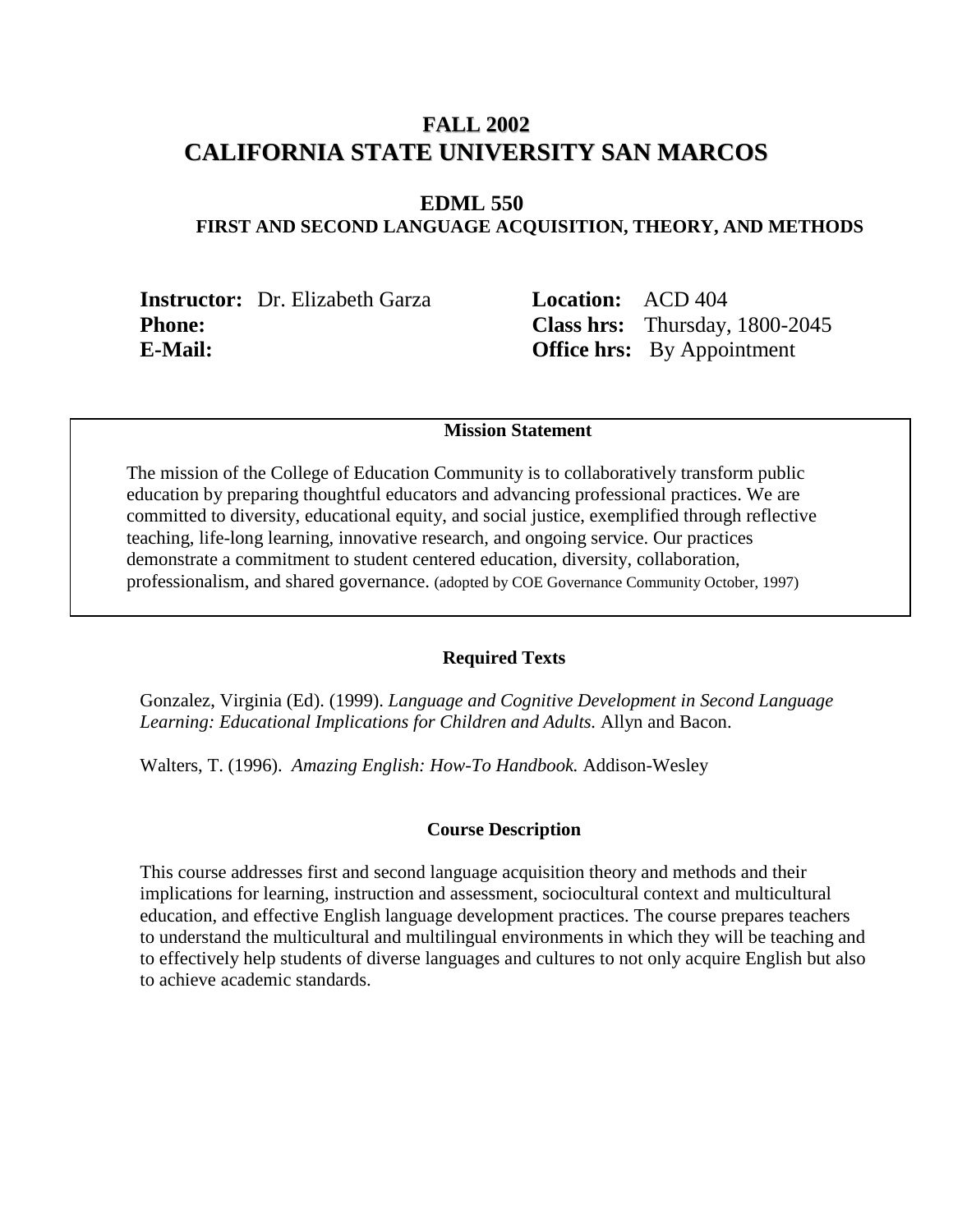## **Course Requirements**

All students are expected to attend every class session, be prepared for class and to participate in class activities and demonstrate reflective learning. It is important that students are well prepared for course sessions by completing the readings and assignments scheduled before the class meeting. Unless otherwise negotiated with the instructor, all assignments are to be handed in on the due date. **Assignments not handedin on due date will lose 10% of earned credit per day.** Assignments should be typed and double-spaced.

| • Attendance and participation | 20 points |
|--------------------------------|-----------|
| • Ethnographic Interview       | 25 points |
| • Sheltered Lesson             | 20 points |
| • Response Paper               | 20 points |
| • Quick Writes and Quizzes     | 15 points |

### **Grading**

| $80 - 83 = B -$ |
|-----------------|
| $77 - 79 = C +$ |
| $73-76 = C$     |
| $70-72=$ C-     |
|                 |

# **Attendance Policy**

 Due to the dynamic and interactive nature of EDML 550, all students are expected to attend all classes and to participate in all class activities. For every day of absence, students will lose 6 points. Attendance will be taken during the first 5 minutes of class. Three tardiness or "early exits" will be the equivalence of an absence. **A passing grade will not be issued for students who do not attend 80 % or more of the class sessions.** Should the student have extenuating circumstances, s/he should contact the instructor as soon as possible.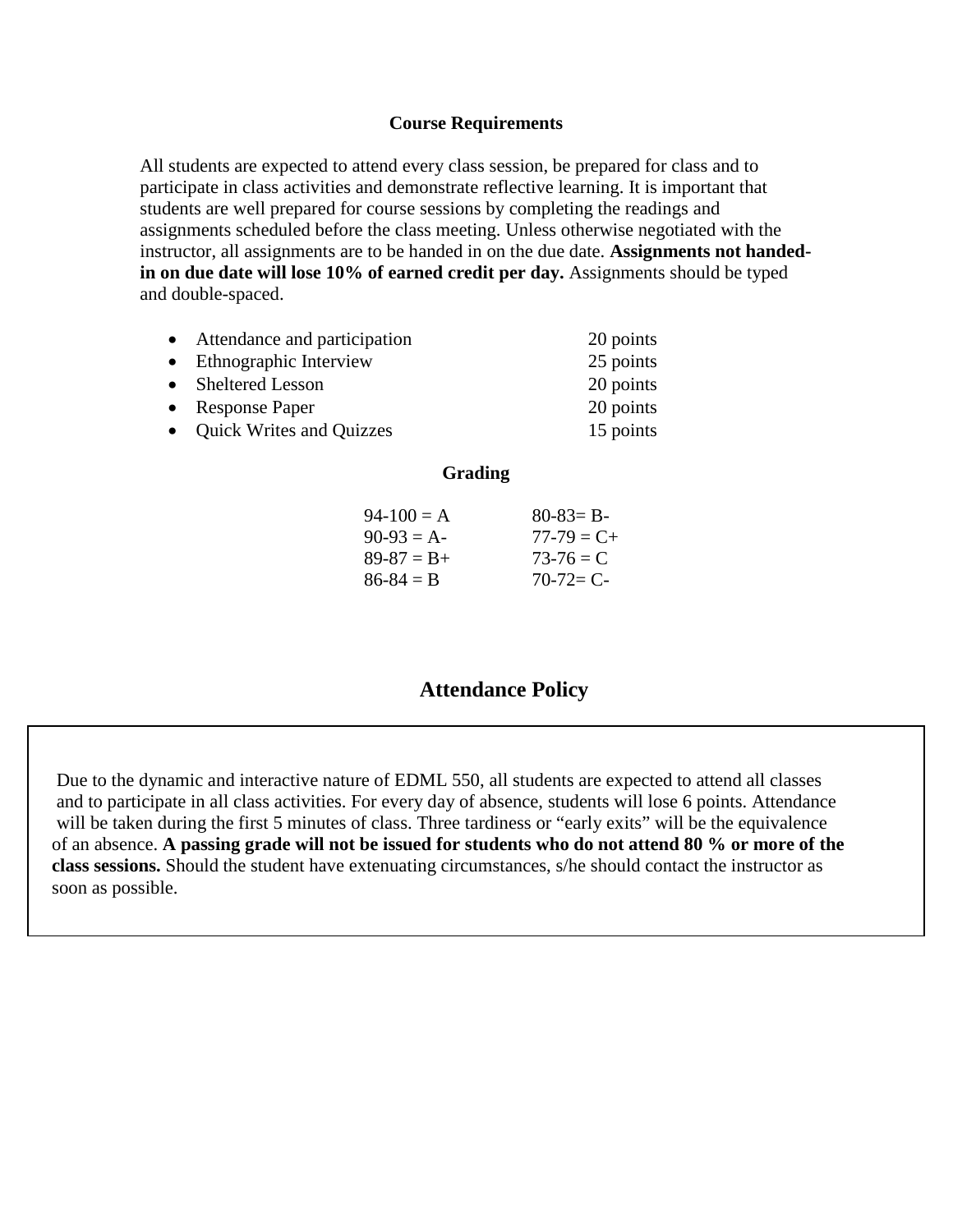#### **ASSIGNMENT DESCRIPTIONS**

**Response Paper:** The paper is a response to a journal article of your choice. Select an article that deals with instructing students whose first language is not English and whose culture is not that of mainstream culture. List the name of the article, the author, and other pertinent bibliographical information. Summarize the article first. Next, comment on the practical implications for classroom instruction as well as whether you think the topic covered by the article is a valuable/useful/practical one and **why**. Use readings from the text to support your position. Include a copy of the article with your response. Each paper should be typed and doubles spaced. The res

**Sheltered Lesson:** The sheltered instruction observation protocol (SIOP) provides a design model by which you will structure one content area lesson (math, science, social studies). The written lesson plan must address each area designated by the protocol for preparation of a sheltered lesson.

**Ethnographic Interview:** The class will design an interview protocol to be used by each student in class. The purpose of this assignment is to have you spend some time with a person who has had to learn English as a second language and has had to learn to live in more than one culture. You will want to explore with that person the experiences he or she has had in learning to speak, read, write and think in English. You will need to record the interview on tape and transcribe some parts of the interview (the first minute and another minute segment near the middle of the interview and a minute at the end of the interview). Take some notes during and after the interview experiences. What did you learn about the person? About learning a second language (which is the majority language)? About have to live in two cultures? We will share some of our insights with peers in class in small groups. Interviews and transcriptions are due at session 10.

**Quick writes and Quizzes: Any Session** From time to time a quick write will be assigned during class. These writings will be based on the assigned readings or on issues that come out of the class discussions. There will be two quizzes administered during the course.